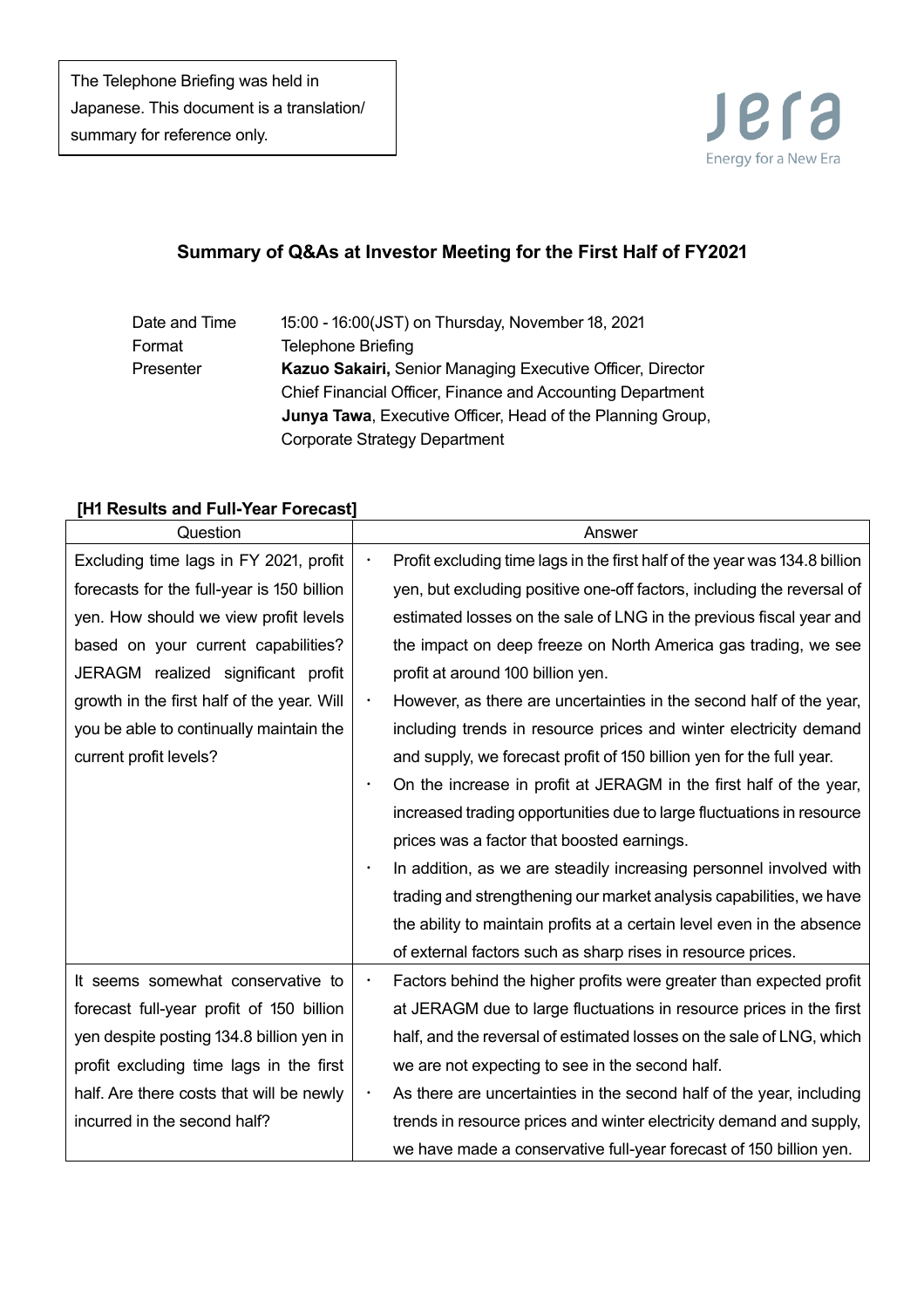#### **[Decline in Equity Ratio]**

| You explained that there was an            | The increase in derivative assets and liabilities reported for the<br>$\bullet$ |
|--------------------------------------------|---------------------------------------------------------------------------------|
| increase in derivative assets and          | second quarter was due to a huge rising of market value in the                  |
| liabilities due to the sharp rise in       | outstanding balance of transactions in connection with the sharp                |
| resource prices. Is it correct to assume   | rise in resource prices, and since volume itself has not risen                  |
| that derivative receivables<br>and         | significantly, our assessment is that risk has not increased                    |
| payables will return to their previous     | materially.                                                                     |
| levels if resource prices stabilize in the | If resource prices stabilize in the future, derivative assets and<br>٠          |
| future?                                    | liabilities are also expected to decline.                                       |

| [Impairment Loss on Formosa 2]           |                                                                      |
|------------------------------------------|----------------------------------------------------------------------|
| The majority of the impairment loss      | Formosa 3 is a separate project from Formosa 2, and since we are     |
| from<br>generation  <br>overseas power   | at the stage of preparing for a bid for Formosa 3, at this point we  |
| project is due to Formosa 2. Are similar | cannot comment on specifics. However, we are looking to              |
| risks expected from Formosa 3, which     | appropriately control our risks by utilizing the experiences we have |
| you are currently participating in?      | gained with the Formosa 2 project.                                   |

## **[Investment in the Freeport LNG]** What are the aims and expected return from your investment in the Freeport LNG Development? ・ The benefits of this investment include (1) securing profits at an early stage by participating in a liquefication project that is already running, and (2) easier access to competitive LNG production capabilities. Regarding the expected return, we forecast stable profits from the three lines of liquefaction equipment that are currently in operation due to our investment in FLNG. We also expect that increased supply volume due to a production capacity expansion will contribute to increased profits. JERA will follow the decarbonization roadmaps that are to be drawn up for each country and region as it strives to expand the adoption of LNG—an indispensable transitional fuel for achieving decarbonization—and to contribute to global decarbonization and energy solutions.

## **[The balancing market]**

| The financial results of other electric | We place bids on the balancing market based on rules established |
|-----------------------------------------|------------------------------------------------------------------|
| power companies operating integrated    | by the Japanese government and in keeping with the approach of   |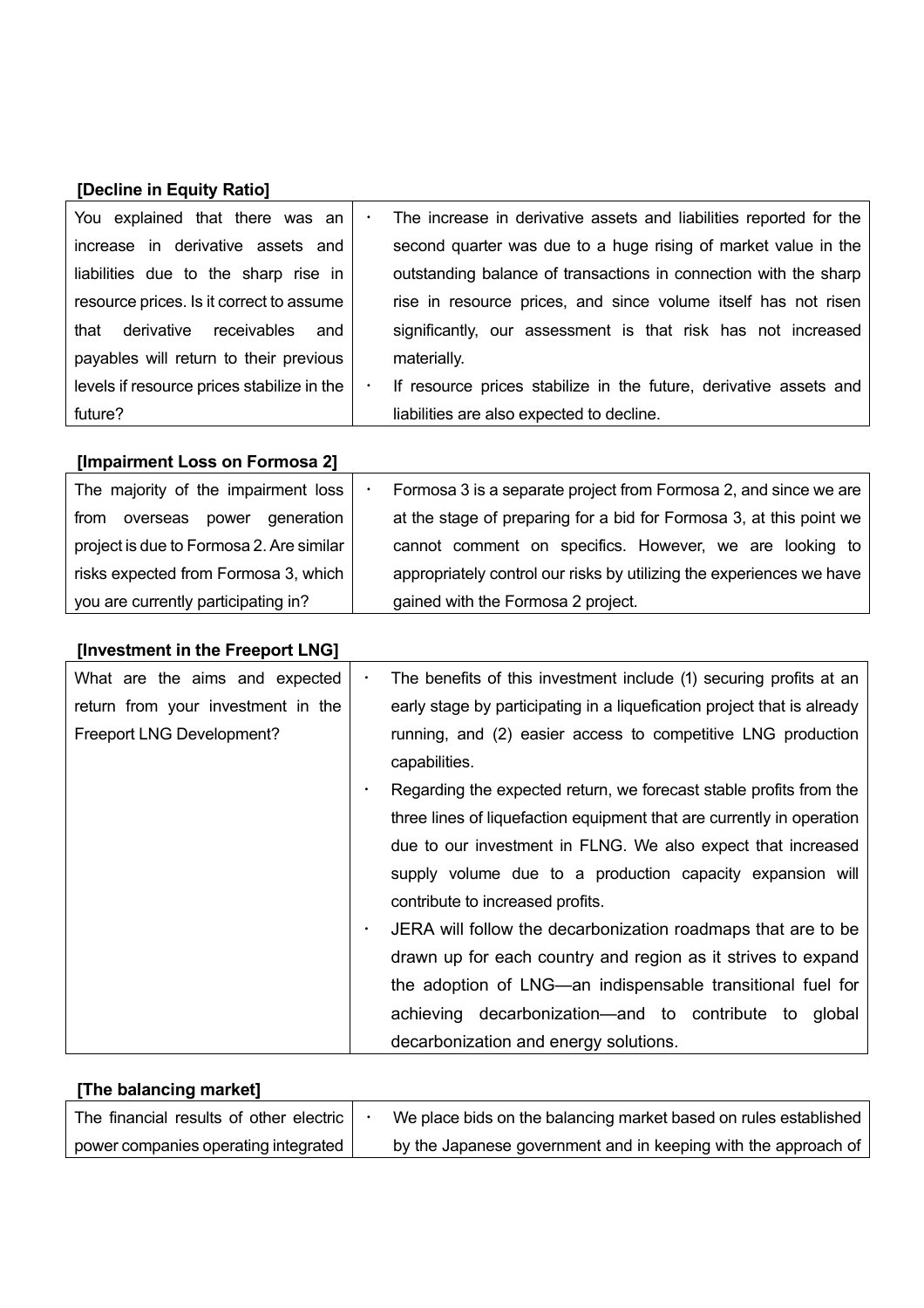| power generation and sales have      | ensuring appropriate cost recovery and margins. The balancing          |
|--------------------------------------|------------------------------------------------------------------------|
| shown an improved balance of         | market is not a large part of our sales portfolio and only had a minor |
| revenue and expenditure by bidding   | impact on the balance of income and expenditure.                       |
| on the balancing market. What is the |                                                                        |
| impact on your profit and loss?      |                                                                        |

# **[Progress Towards JERA Zero CO2 Emissions 2050]**

| You have been working on co-firing       |           | We plan to co-fire ammonia with coal, and hydrogen with LNG. With    |
|------------------------------------------|-----------|----------------------------------------------------------------------|
| with ammonia and hydrogen, but are       |           | regard to hydrogen, we are making preparations for co-firing at the  |
| you planning on co-firing coal with both |           | Linden Gas-fired Power Station in the United States.                 |
| ammonia and hydrogen? Also with          | $\bullet$ | For ammonia co-firing, we are proceeding with demonstration          |
| regard to ammonia, it appears that       |           | testing at the Hekinan thermal Power Station in Aichi Prefecture     |
| demonstration testing has moved          |           | with the aim of 20% co-firing as the first phase.                    |
| forward in Japan, but when do you        | $\bullet$ | Regarding the impact on income and expenditures, we cannot           |
| expect this to have an impact on the     |           | comment in detail, but our plan is to proceed with demonstration     |
| balance of your profit and loss?         |           | testing until FY2024 with a focus on determining whether the         |
|                                          |           | project is feasible on a commercial basis while making use of        |
|                                          |           | NEDO subsidies. We do not expect any major investments or            |
|                                          |           | returns up to the completion of demonstration testing, and will be   |
|                                          |           | looking to consider full-scale investment including the supply chain |
|                                          |           | in light of the results of the demonstration testing.                |
| In terms of the time frame, do you plan  | $\bullet$ | Yes, that is correct. As there are issues with the establishment of  |
| to proceed with ammonia co-firing        |           | transportation technologies and transportation costs with regard to  |
| ahead of hydrogen co-firing?             |           | hydrogen, our position is to proceed with ammonia co-firing efforts  |
|                                          |           | ahead of hydrogen. In the future, at the point where there are       |
|                                          |           | prospects for transportation due to technological innovation or      |
|                                          |           | otherwise, we will consider working on hydrogen co-firing            |
|                                          |           | domestically.                                                        |
| To what extent are you committed to      | $\bullet$ | We believe that we can utilize the business model we have            |
| the overall supply chain with regard to  |           | established in the LNG business to date, which involves everything   |
| ammonia and hydrogen co-firing?          |           | from the securing of upstream shares to the integrated               |
| power generation using<br>Beyond         |           | transportation and storage. For both ammonia and hydrogen, we        |
| ammonia, do you plan to be actively      |           | hope to be involved in upstream, transportation and storage in       |
| involved<br>with<br>production,<br>the   |           | some way, and will work to build a supply chain after understanding  |
| transportation and storage?              |           | the overall cost structures involved.                                |
| In terms of making the ammonia you       |           | On CCS, we are considering participating in overseas initiatives     |